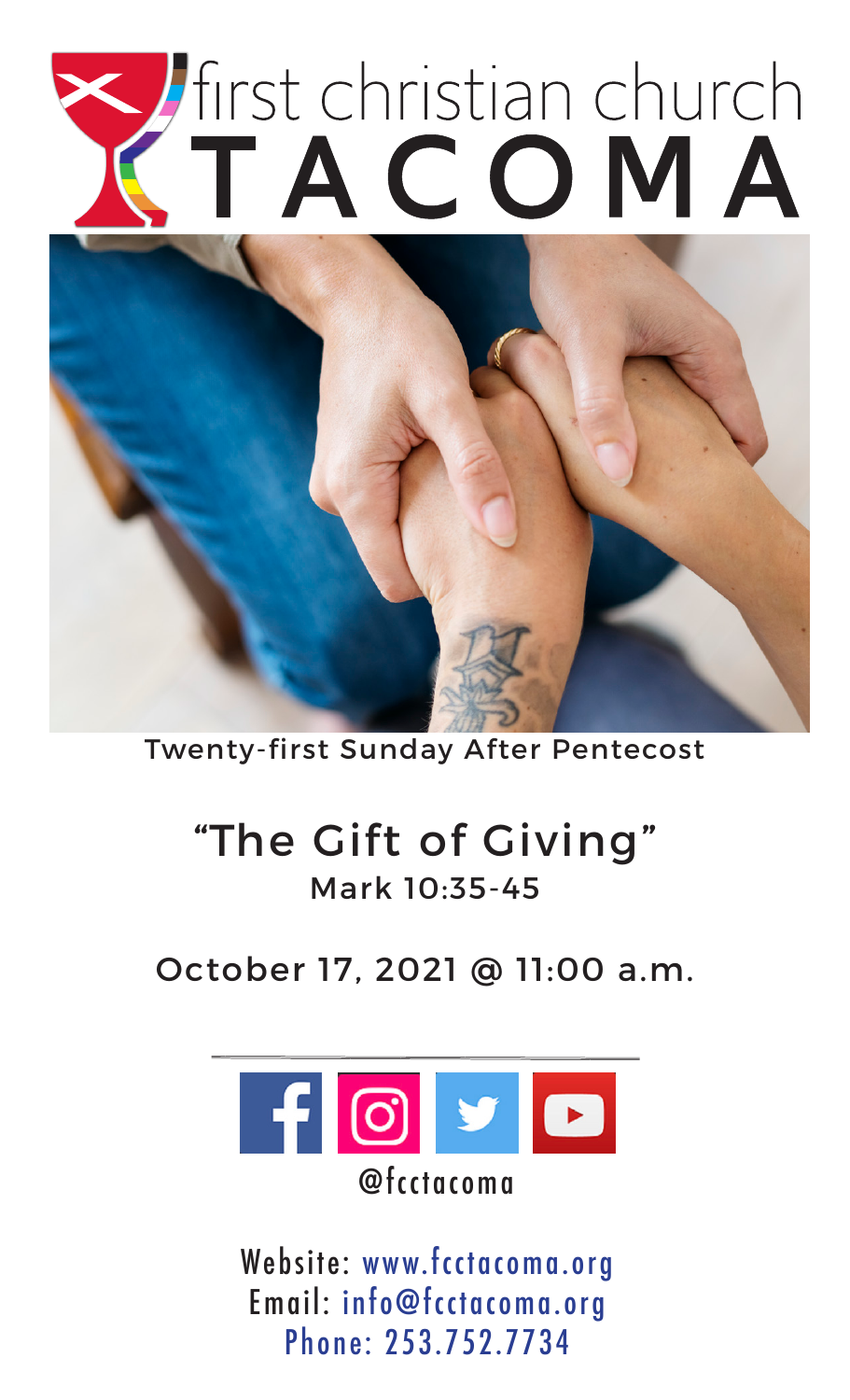#### *\*Please stand if you are able*

## **Gathering Music**

**Welcome** Rev. Doug Collins

## **Prelude** CH 559

"All the Way My Savior Leads Me"

## **Call to Worship Anita Thompson**

*Friends in Christ, We are gathered to give thanks for all we have received from God's good hands: to praise God's holy name; to acknowledge and confess our sins; to hear God's holy word; and to ask those things needful for life.*

*Let us draw near to God in all humility and celebrate God's infinite goodness and mercy.*

# **\*Opening Hymn** CH 16

Come Thou Fount of Every Blessing

# **A Time for Prayer** Pastor Doug

After a pastoral prayer is offered, worshippers are invited to light a candle at a nearby station as we continue our time of prayer. Come and Find the Quiet Center

CH 575

# **Community Prayer**

## **Eternal Spirit, Earth-maker, Pain-bearer**

From the New Zealand Prayer Book Find this week's responsive prayer insert in your pew.

#### **Scripture Reading Thompson Mark 10:35-45**

**<sup>35</sup>** James and John, the sons of Zebedee, came forward to him and said to him, "Teacher, we want you to do for us whatever we ask of you." **<sup>36</sup>** And he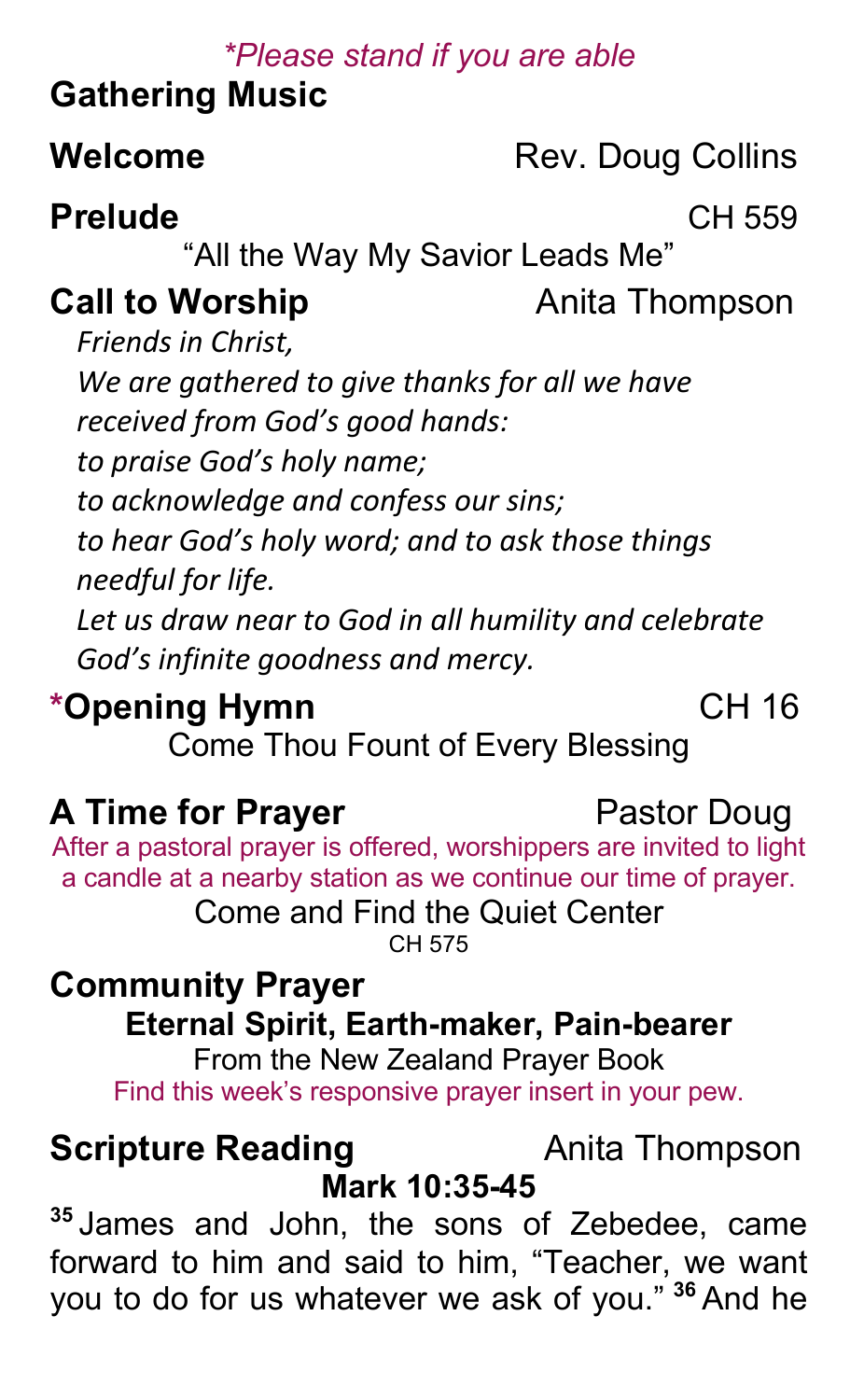said to them, "What is it you want me to do for you?" **<sup>37</sup>** And they said to him, "Grant us to sit, one at your right hand and one at your left, in your glory." **<sup>38</sup>** But Jesus said to them, "You do not know what you are asking. Are you able to drink the cup that I drink, or be baptized with the baptism that I am baptized with?" **<sup>39</sup>** They replied, "We are able." Then Jesus said to them, "The cup that I drink you will drink; and with the baptism with which I am baptized, you will be baptized; **<sup>40</sup>** but to sit at my right hand or at my left is not mine to grant, but it is for those for whom it has been prepared."

**<sup>41</sup>** When the ten heard this, they began to be angry with James and John. **<sup>42</sup>** So Jesus called them and said to them, "You know that among the Gentiles those whom they recognize as their rulers lord it over them, and their great ones are tyrants over them. **<sup>43</sup>** But it is not so among you; but whoever wishes to become great among you must be your servant, **<sup>44</sup>** and whoever wishes to be first among you must be slave of all. **<sup>45</sup>** For the Son of Man came not to be served but to serve, and to give his life a ransom for many

### **Sermon** Pastor Doug

## **"The Gift of Giving"**

The Gift of LoveCH 526

## **Call to Offering & Prayer of Thanksgiving**

Offering can be placed at the conclusion of our service in one of the two trays located at the back of the sanctuary. You can also give online anytime at http://bit.ly/fccgiving.

# **Communion Hymn** CH 420

I Come with Joy